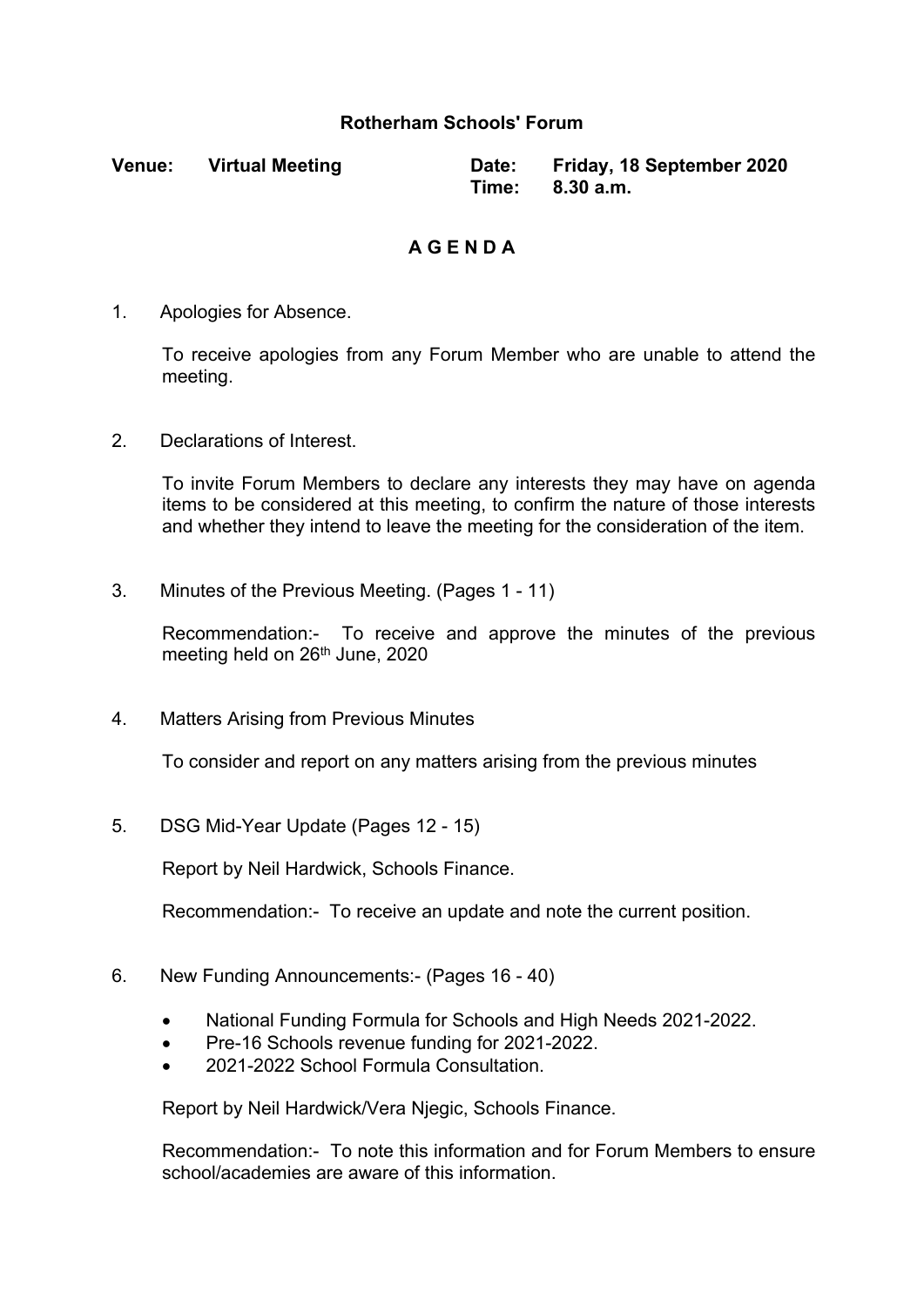- 7. New Funding Announcements:- (Pages 41 42)
	- Support for schools during Covid-19.
	- Early Years funding this autumn.

Report by Neil Hardwick/Vera Njegic, Schools Finance.

Recommendation:- To inform of the recently announced School Funding Update.

8. SEND Joint Commissioning Strategy, SEMH Strategy and SEND Sufficiency

Report by Jenny Lingrell, Assistant Director, Commissioning, Performance and **Quality** 

Recommendation:- To receive an update presentation and note the progress.

9. The School information (England) Regulations 2020 - Financial Transparency of Maintained Schools and Academy Trusts (Pages 43 - 44)

Report by Vera Njegic, Schools' Finance.

Recommendation:- To note the contents and for Forum Members to ensure all school/academies are aware of this information.

10. Scheme for Financing Local Authority Maintained Schools

Report by Neil Hardwick, Schools' Finance.

Recommendation:- To receive a report and note the contents.

11. Falling Rolls Fund (Pages 45 - 47)

Report by Vera Njegic, Schools' Finance.

Recommendation:- To inform of the citeria for a falling rolls fund.

12. Prior Attainment - Funding Formula Factor (Pages 48 - 49)

Report by Vera Njegic, Schools' Finance.

Recommendation:- To receive the report and note the contents.